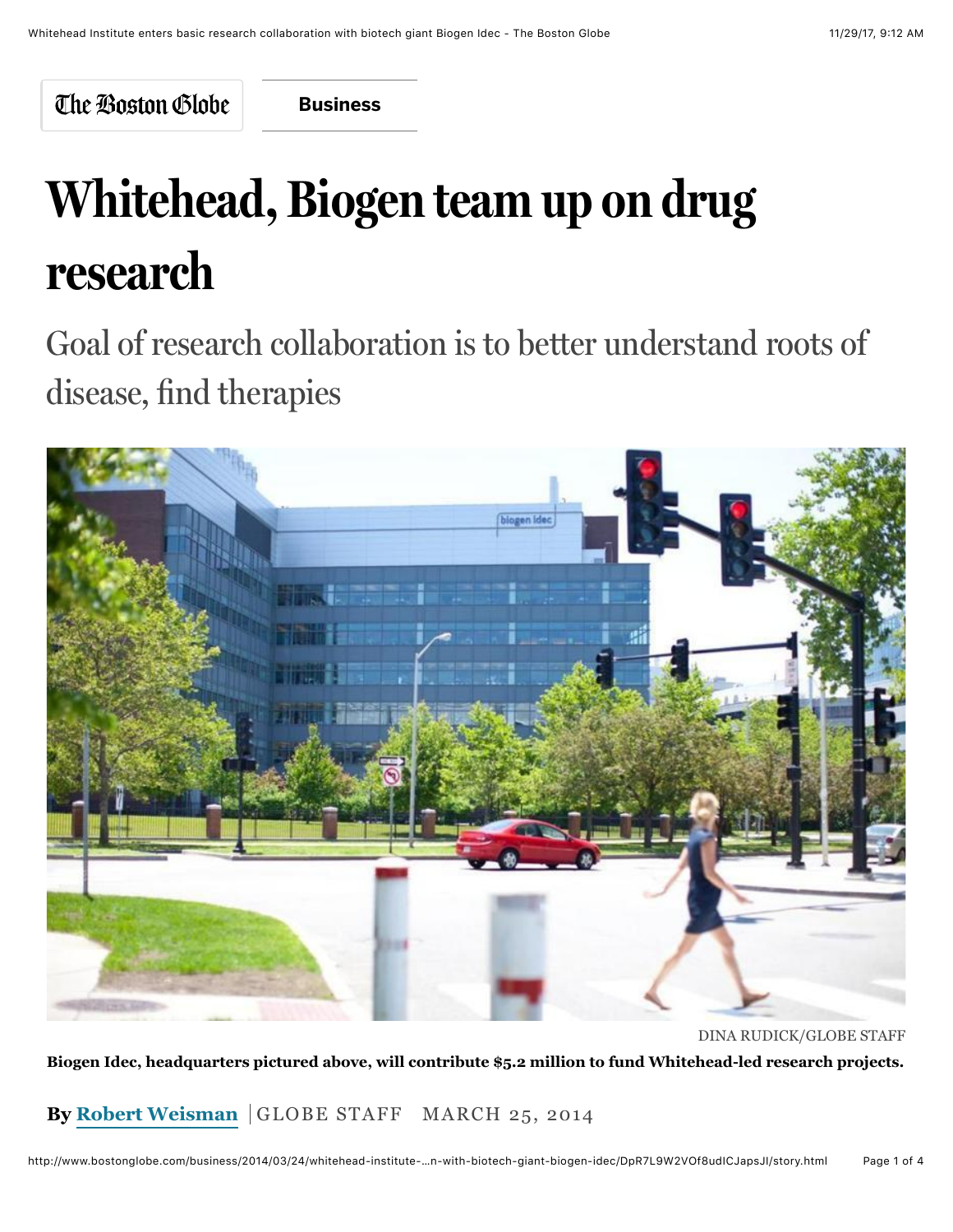Whitehead Institute, a biomedical research institution that has seeded many biotech start-ups and scientific labs in Cambridge's Kendall Square, is entering a scientific research collaboration with Biogen Idec Inc., the Cambridge biotechnology giant.

Under the alliance, set to be disclosed Tuesday, Biogen Idec will set aside \$5.2 million to bankroll four or five Whitehead-led research projects in the fields of immunology, neurology, developmental biology, and genetics over the next three years. The goal is to better understand what causes diseases and identify compounds that can be developed as drugs.

The collaboration — similar to other partnerships already launched — presents a model for closer ties between academic and industry scientists as the National Institutes of Health and other federal agencies scale back on money to support fundamental scientific research. Adjusted for inflation, NIH funding has fallen about 2 percent a year since 2004, according to analysts.

"It points to the future of where the support of basic research institutions may go," suggested David Page, director of the Whitehead, which is affiliated with the Massachusetts Institute of Technology. "Biogen Idec is stepping forward and saying it's time for the biopharmaceutical industry to support the very institutions that drew them to this city."

Page said 25 to 30 percent of Whitehead's revenue comes from federal research grants, down from 52 percent a decade ago. The rest comes from royalties and licensing fees, grants from private foundations such as the Howard Hughes Medical Institute, and corporate support for labs within Whitehead.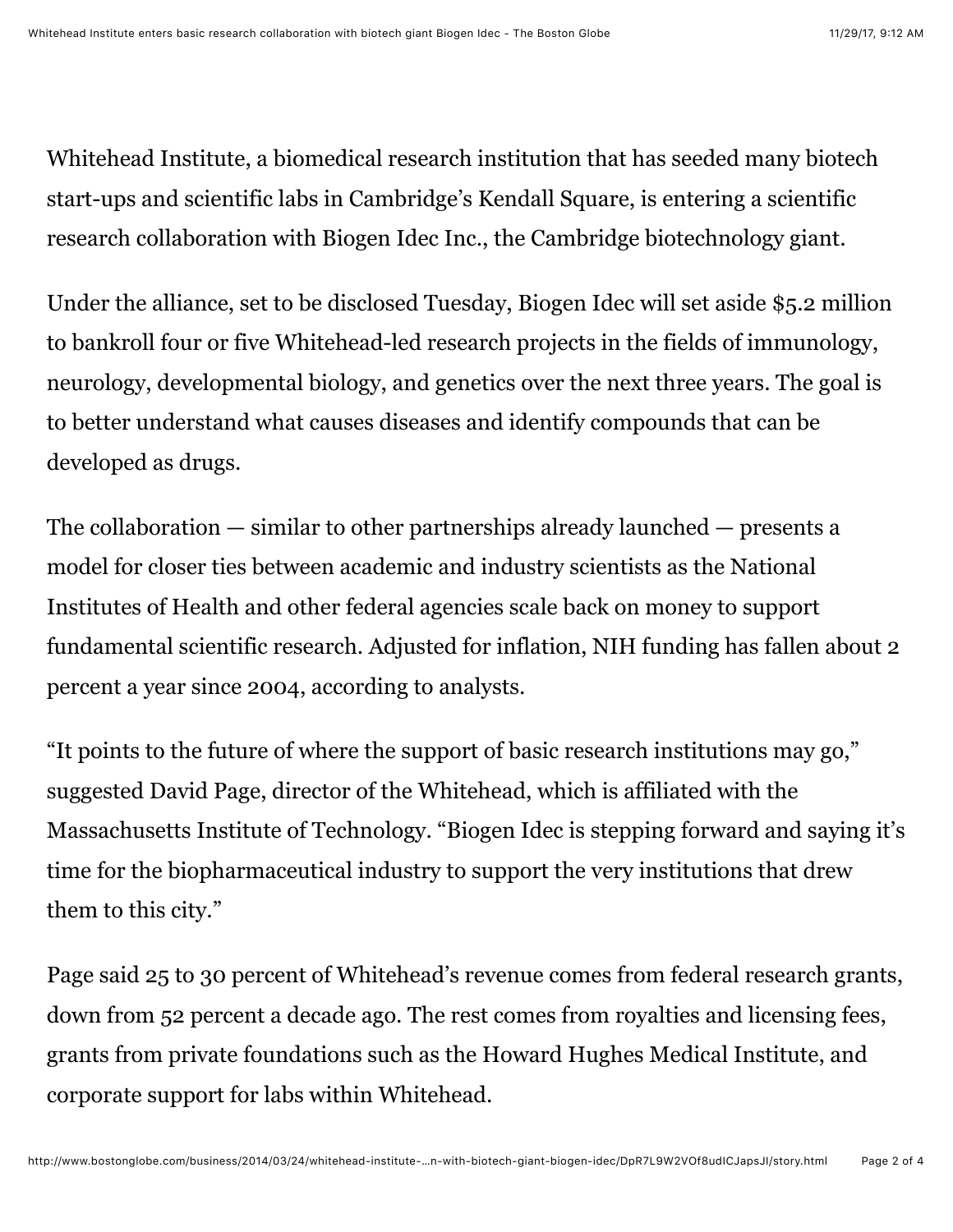The joint research programs with Biogen Idec will mark the first time a biotechnology company will work with Whitehead in multiple areas.

Spyros Artavanis-Tsakonas, chief scientific officer at Biogen Idec, said his company's researchers specialize in using breakthroughs made in scientific laboratories to develop drugs for diseases such a multiple sclerois and hemophilia. They will benefit from the knowledge of Whitehead scientists about the mechanics of diseases that have eluded treatments, such as Parkinson's and amyotrophic lateral sclerosis, known as ALS or Lou Gehrig's disease, he said.

"Whitehead is one of the premier research institutions in Boston and the world," Artavanis-Tsakonas said. "This will be a true scientific collaboration. Good drugs are based on absolutely first-rate research."

The partnership is the latest in the growing collaborations between drug makers and academic researchers, said Boston Consulting Group partner Michael Ringel, who focuses on the health care business. Ringel cited alliances in cancer and diabetes research between European pharmaceutical giants Bayer AG and Sanofi SA and University of California San Francisco researchers. He also cited US drug giant Pfizer Inc.'s Centers for Therapeutic Innovation, which work with university researchers in Boston and other cities to investigate a range of diseases.

"There's a natural synergy between academia and pharma in understanding disease and developing new drugs," Ringel said. "If you're an academic institution and one of the things you want is to get medicines to patients . . . you can't do it without the expertise that pharma companies bring."

Whitehead, located in the heart of Kendall Square, has had an outsized influence on